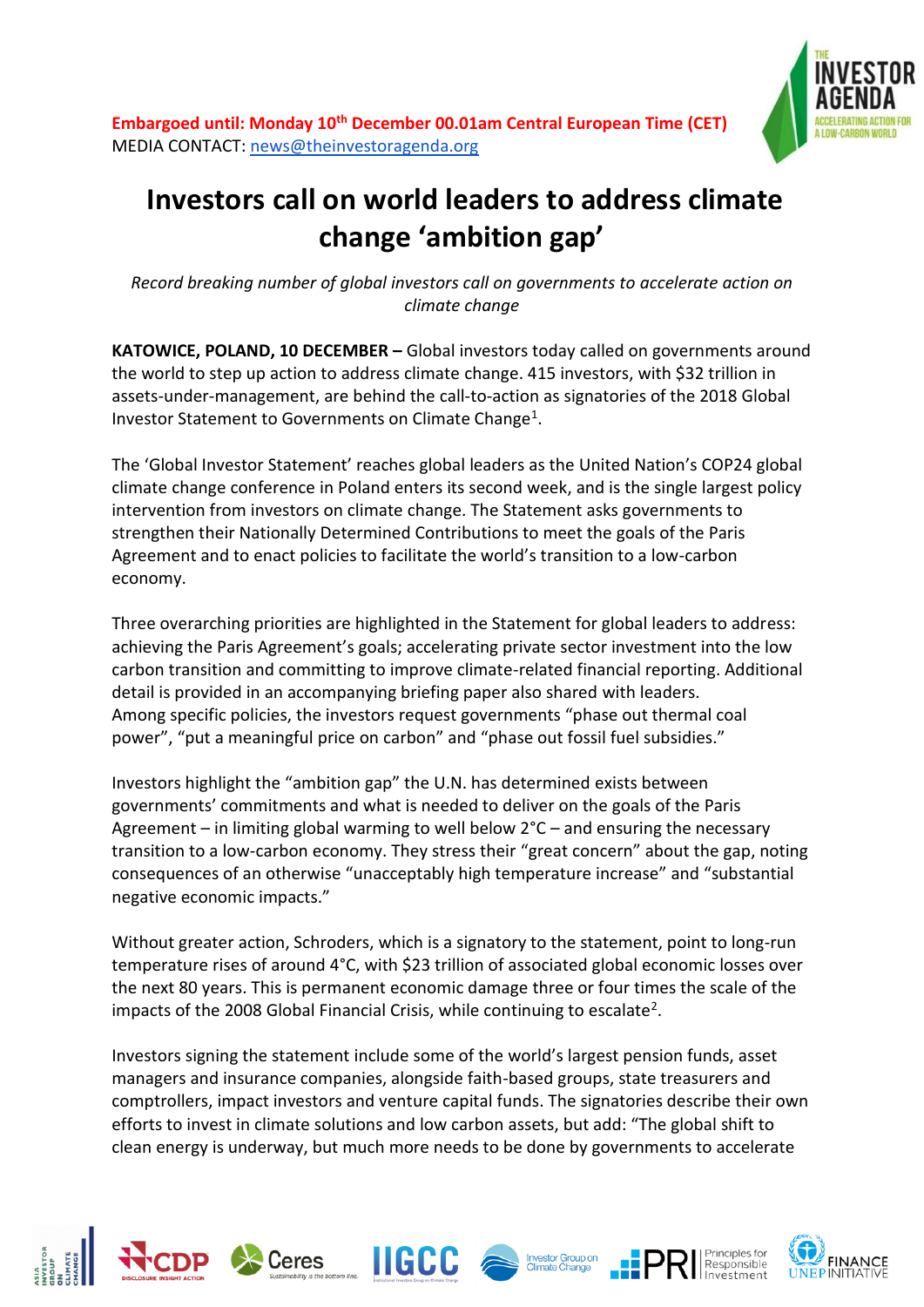the low carbon transition and to improve the resilience of our economy, society and the financial system to climate risks."

The intervention comes as findings of a recent U.N. report show that nations must triple their efforts to meet their commitments under the Paris Agreement<sup>3</sup>. Only weeks earlier the Intergovernmental Panel on Climate Change's 1.5°C Special Report showed that considerable additional emission reductions are achievable, delivering significant benefit to society and the climate<sup>4</sup>.

A strong agreement by governments at COP24 is important in setting rules for how the Paris Agreement will be implemented. It also provides an opportunity for governments to signal how they will jointly step up efforts to cut emissions, reducing associated impacts and the costs of climate change. The process for governments to increase ambition of their climate commitments is built into the design of the Paris Agreement<sup>5</sup>, with investors calling on governments to start the process this year.

The investors also call for the phase out of coal power worldwide as one of the supporting actions that governments should take. As highlighted in the briefing accompanying the Statement, this includes welcoming growing support for the global Powering Past Coal Alliance. Launched by the UK and Canada, the Alliance now has 28 national government signatories, alongside other sub-national and corporate supporters<sup>6</sup>. This includes nine states across the United States of America.

**New York State Comptroller Thomas P. DiNapoli, New York State Common Retirement Fund,** responsible for a \$207 billion pension fund, explains: "Despite the misguided policies of the Trump Administration, global efforts to address the very real threat climate risk presents to the economy, financial markets and investment returns are ongoing. At New York State Common Retirement Fund, we are still in and remain committed to supporting the Paris Agreement's climate goals. The transition to a low carbon economy presents numerous opportunities to create value, and investors who ignore the changing world do so at their own peril."

Analysis produced for the Powering Past Coal Alliance, shows that EU and OECD countries must phase out unabated coal-fired electricity generation no later than 2030, with the rest of the world following no later than 2050<sup>7</sup>. Findings of the Lancet Countdown on Health and Climate Change show that coal use is responsible for 460,000 premature deaths globally each year<sup>8</sup>.

**Peter Damgaard Jensen, Chair of the Institutional Investors Group on Climate Change and CEO of PKA**, a Danish pension fund with \$41 billion in assets, adds: "There is no place for coal in the clean energy future that is essential to addressing climate change. It's therefore encouraging to see ever more countries set necessary dates for the phase out of coal. Investors, including PKA, are moving out of coal in their droves given its devastating effects on the climate and public health, compounded by its poor financial performance."

The investors are also clear on the need for a meaningful global price on carbon to be put in place. The phase out of fossil fuel subsidies, also pinpointed as necessary by investors, could